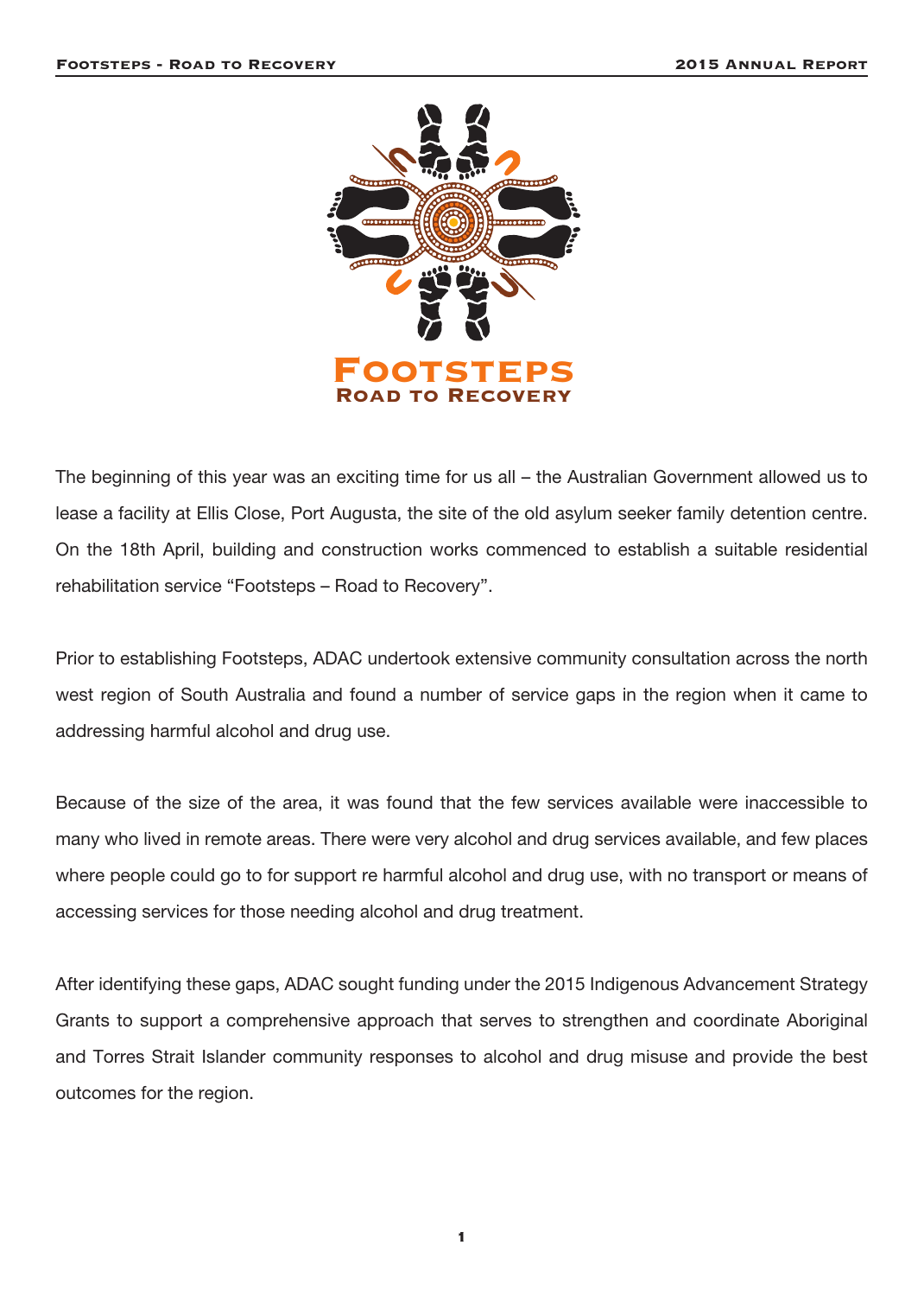#### ADAC was successful in securing funding until 2018 for :

- "Footsteps Road to Recovery"
- Stepping Stones Drug and Alcohol Day Centres (Port Augusta and Ceduna)

In partnership with the Aboriginal Health Council of SA (AHCSA) and Aboriginal Family Support Services (AFSS) the residential rehabilitation service in Port Augusta now called "Footsteps – Road to Recovery"was seen as an important link in the coordination of care for people wanting to address their alcohol and drug problems. As the lead agency, ADAC manages Footsteps, with AFSS and ACHSA representatives overseeing its establishment, providing direction, support and advice.

Both services will provide a continuous pathway of support for communities, individuals and families wanting to address alcohol and drug issues.

The funding announcement was great news considering Footsteps – Road to Recovery, is the only alcohol and drug residential rehabilitation facility for Aboriginal and Torres Strait Islander people in a catchment area of 900,000 square kilometres across the NW SA region.

ADAC adopts a harm minimization approach to reduce the impact of alcohol and drug usage on our community. At the same time its residential rehabilitation service "Footsteps – Road to Recovery" operates under a therapeutic community (TC) model, which is abstinence based. The TC model is suited to Aboriginal and Torres Strait Islander populations because it is based on family and a sense of community. The "community" is the method of treatment, a holistic approach empowering people to pay attention to how they are connected to all aspects of life and their thinking - which is essential to improving overall wellbeing. Footsteps TC program has been developed to fit within a person's culture and uses proven ways that are successful in treating addiction.

Our vision is to Inspire and empower Aboriginal people to live free of the harmful effects of alcohol and other drugs.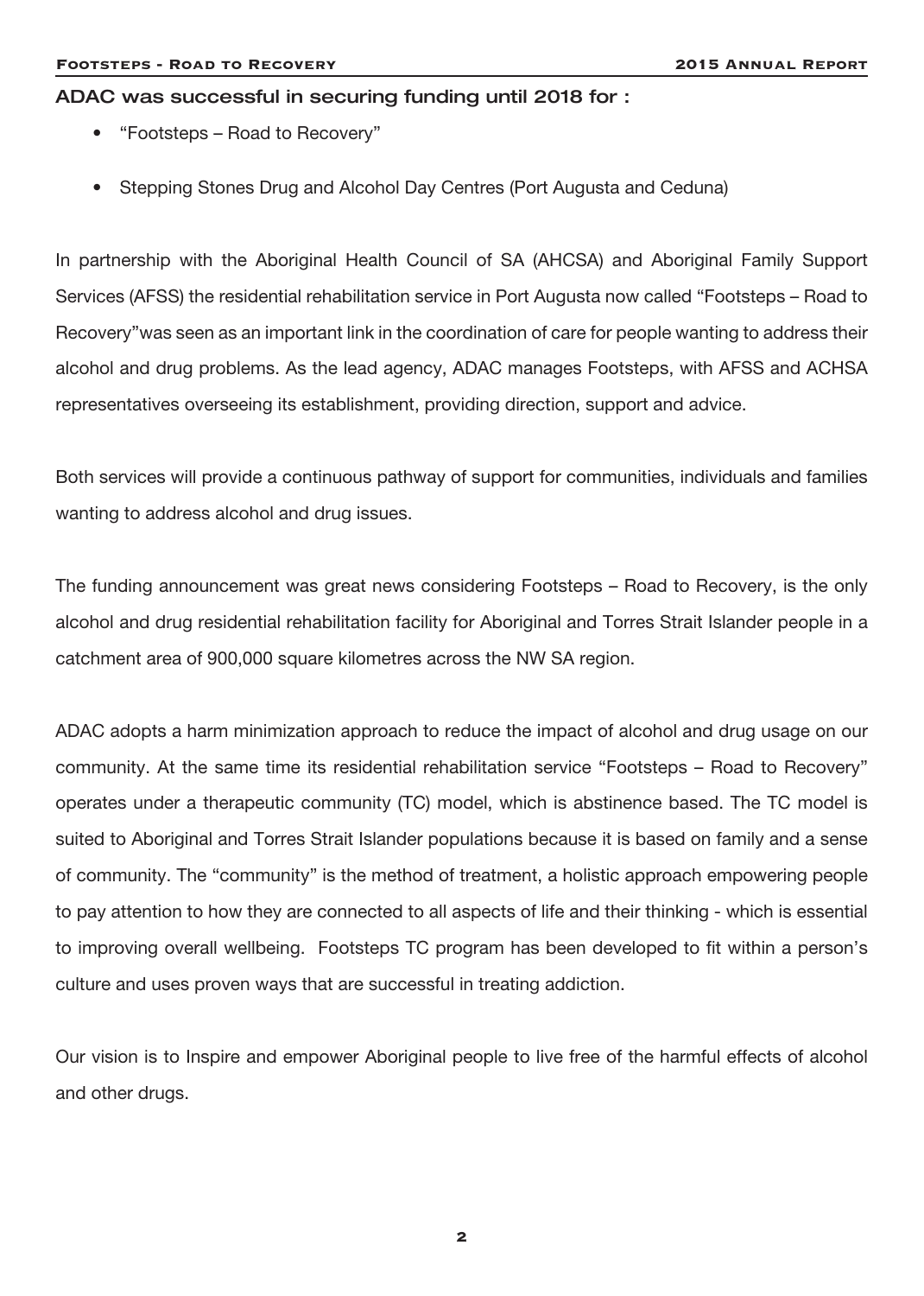The 12-bed residential rehabilitation centre offers a 12-week program that includes:

- Therapeutic community programs and activities
- Alcohol and drug education and counselling
- Life and employment skills
- Family skills program
- Cultural programs and activities

Footsteps, in conjunction with the Drug and Alcohol Day Centres (Stepping Stones) also supports individuals with after care and case coordination, to strengthen their capacity to address alcohol and drug problems and reconnect with their families, communities and cultures.

# Some of the highlights and activities this year have been: **Staffing**

Footsteps management team, support staff and admin/receptionist were appointed, with 90% staff being Aboriginal. Staff have been busy training and developing, resources, tools and therapies using a therapeutic community (TC) model of practice. They have also been adapting the therapeutic community principles to develop a culturally suitable program.

Strong links were established with leading Therapeutic Communities in WA, Vic, NSW, NT and SA. These TC's have generously contributed their policies, resources, expertise and advice to the establishment of Footsteps.

Cyrenian House, Rick Hammersley (WA) and Woolshed have hosted Footsteps staff for training purposes. Staff have learnt counseling techniques, individual and group therapies, behaviour therapies/ activities, risk management and facilitating groups, which provides invaluable skills for the Footsteps service.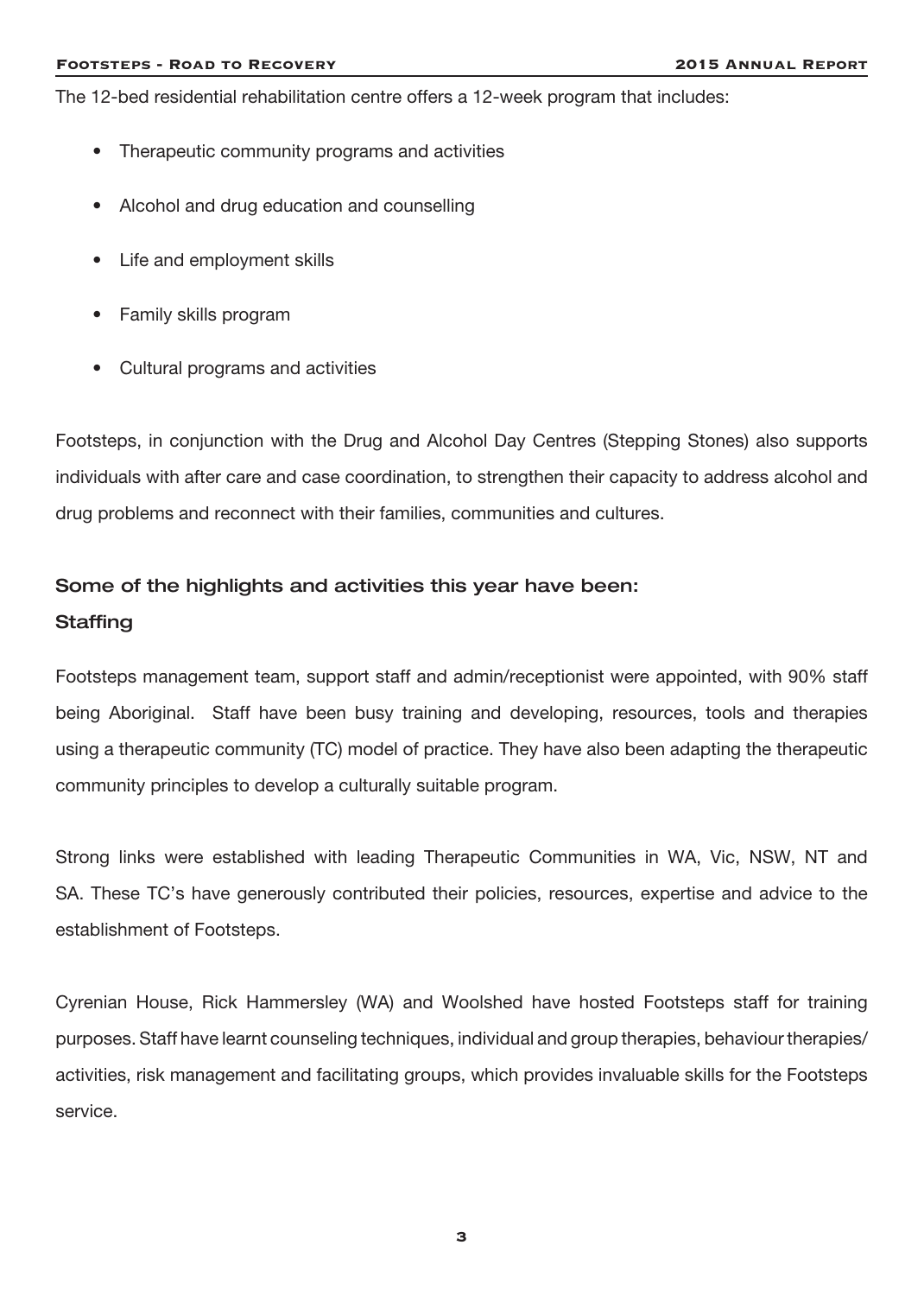Footsteps Staff have also attended other training and forums to increase their skills and develop valuable networks. Many thanks to Denise Gilchrist who used to run Banyan House in the NT, who also contributed to their understanding and knowledge of TC's.

To sum up the Footsteps team – you couldn't wish for a more committed, passionate, dedicated and enthusiastic group of people! With the guidance of Maria, our Program Coordinator and support from Tony, our Senior Alcohol and Drug Counselor, all have been instrumental in shaping how the service will operate.

# Service Delivery

ADAC regards its human resources, cultural integrity and service partnerships as key components to the success of its service. A lot of effort has been put in to the development of the program and how the therapeutic community (TC) will operate, with importance placed on how the client can also be supported pre entry and post recovery. The success of a person's recovery is dependent, not only on the TC program, but what happens before and after recovery. The establishment of service and community support links play a key role in the coordination and continuum of care for clients wanting to address their harmful alcohol and drug problems. For this reason, key partnerships are being developed, extensive community consultation and referral training has been undertaken across the region. Footsteps has spoken to withdrawal and sobering up units, Aboriginal Health services, GP's and private practices, mobile assistance patrols, police, magistrates, courts, corrections and various social, employment and welfare services. This is an ongoing task to cover such a large region and we aim to reach as many towns and communities as we can.

Referrals kits were developed and key agencies received training on the referral process and what is a therapeutic community. Because of the waiting list prior to the service opening, some clients received support through Footsteps staff and the Stepping Stones drug and alcohol day centres, in preparation for Footsteps to open.

With the service opening soon, all are looking forward to helping clients achieve their goals and getting their lives back on track.

4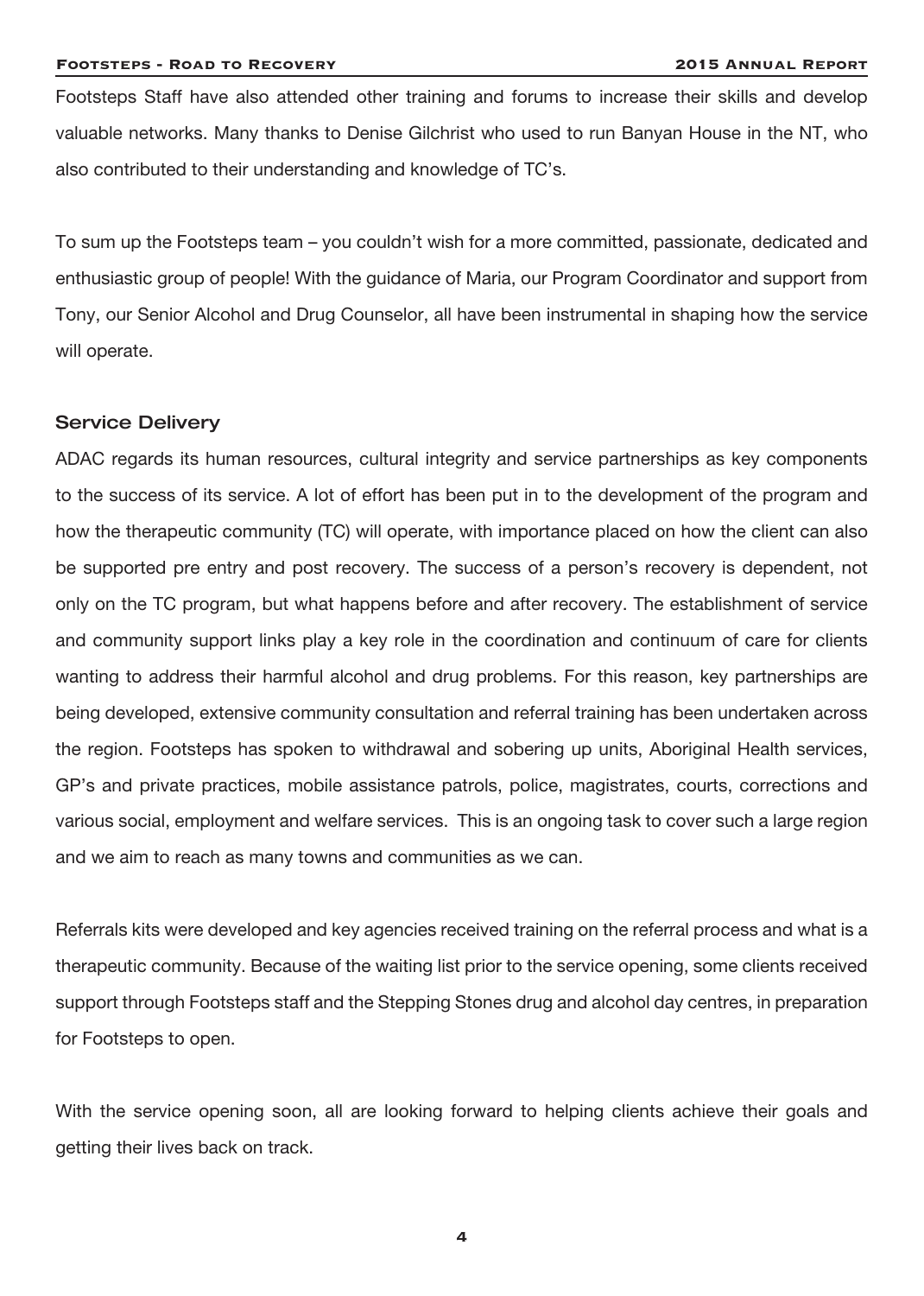# Community Consultation

Footsteps staff visited services where they could, to promote Footsteps and respond to any enquiries. They also assisted Stepping Stones drug and alcohol day centre where they met community members and spoke to them about Footsteps. BBQ's and stalls were held at community events where the service attracted a lot of interest from the public.

AOD education, resources, Footsteps community information and advice continues to be distributed widely, including through email, newsletters and the website. Various media interviews with the local news updated the community on progress

There was also a demand for presentations on the service in Port Lincoln, Whyalla, Port Augusta, Ceduna and Coober Pedy.

At forums and presentations, information was provided on the referral process, relevant forms and assessments, eligibility criteria, what is a therapeutic community and Footsteps rules and guidelines. Attendees also received an overview of what a therapeutic community is and how it works in a residential rehabilitation setting.

For those in more remote areas, a newsletter to keep people informed is sent out monthly and is available on website.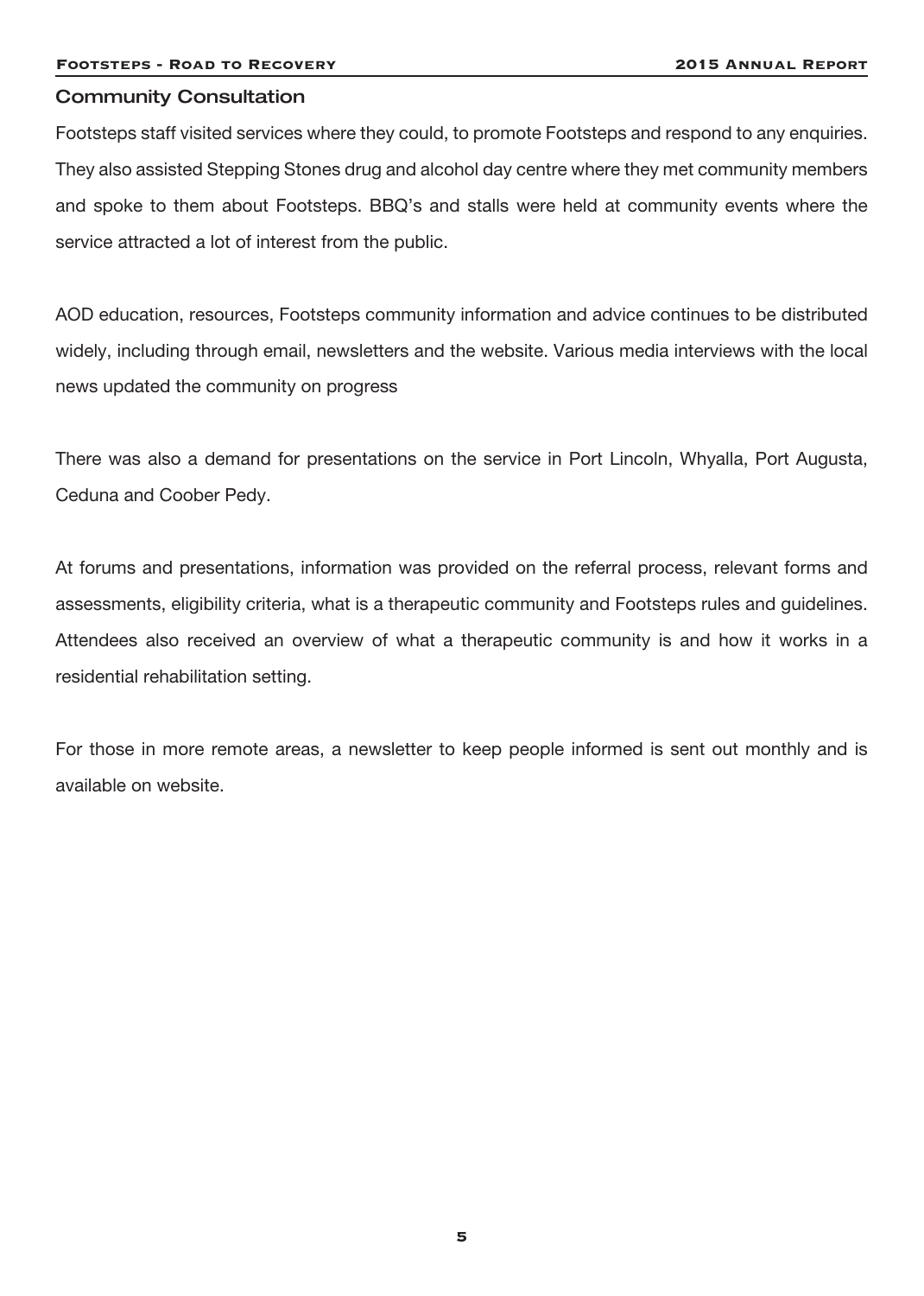#### **Partnerships**

ADAC is working in partnership with Uniting Communities who manage a residential rehabilitation service in SE region of SA. Clients in Port Pirie and outlying areas can now benefit from Footsteps services if they choose. Footsteps clients can choose to go to United Communities for further rehabilitation (12 months).

ADAC is also working in partnership with Aboriginal health services in Port Lincoln, Port Augusta, Coober Pedy and Ceduna to provide health services and support to clients wanting to access Footsteps – road to recovery.

Provided advice and offered to support to Mt Gambier Aboriginal Health Service re a model of rehab and other initiatives to address AOD issues.

Red Cross Australia MoU will be providing well being, nutrition, budgeting workshops to Footsteps residents to improve their life and coping skills.